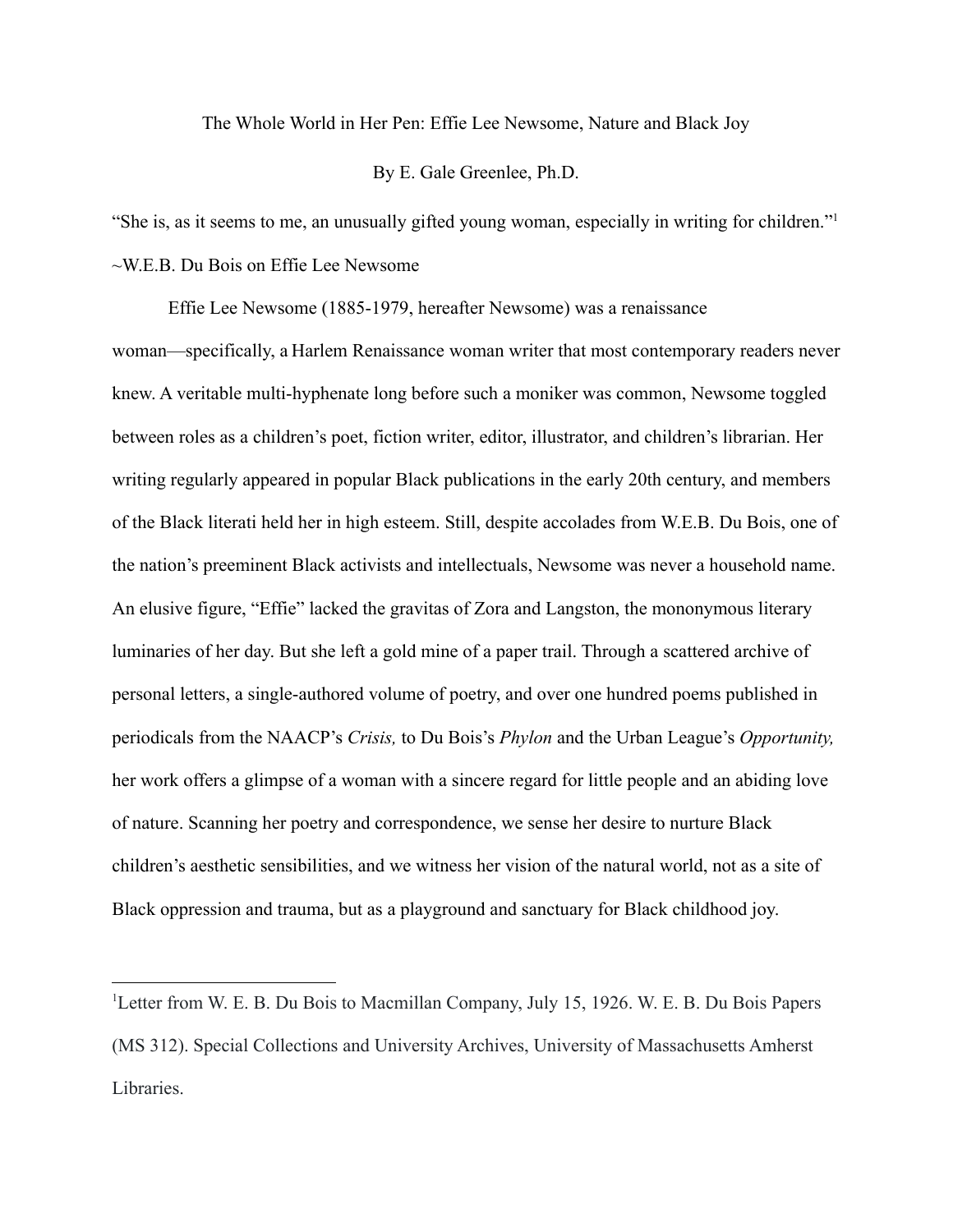Born on January 19, 1885, in Philadelphia, Pennsylvania, Effie Lee Newsome (née Mary Effie Lee) was one of five children of Mary Elizabeth (Ashe) Lee and Dr. Benjamin Franklin Lee. Her father traced his ancestry to the free Black and mixed-race farming community of Gouldstown, New Jersey. Her mother hailed from Mobile, Alabama. A descendent of "Quakers and free blacks and southern African Americans,"<sup>2</sup> young Newsome spent her childhood moving between her birth state of Texas and rural Ohio, largely due to her father's profession. Dr. Lee served as chair of theology, homiletics, and ecclesiastical history at Wilberforce University,<sup>3</sup> the oldest historically Black university in the nation, and he rose to the presidency in 1876. His tenure ended after eight years when he assumed the editorial helm of the *Christian Recorder*, the official publishing arm of the African Methodist Episcopal (AME) Church and a prominent vehicle for 19th century Black literary production.

The esteemed educator's professional life and his ministry as an AME bishop undoubtedly created a vibrant spiritual and intellectual environment for Newsome and her siblings. Though sources debate whether she ever earned a college degree, her father's influence may be seen in her academic pursuits. After graduating from high school, she studied at several prominent institutions, first attending Wilberforce University (1901-1904), then Oberlin College (1904-1905), followed by the Philadelphia Academy of Fine Arts (1907-1908), and finally the

<sup>2</sup> Katharine Capshaw Smith, *Children's Literature of the Harlem Renaissance* (Bloomington, IN: Indiana University Press, 2004), 46.

<sup>3</sup> Willam J. Simmons, *Men of Mark: Eminent, Progressive and Rising* (CreateSpace Independent Publishing Platform, 2011), 925.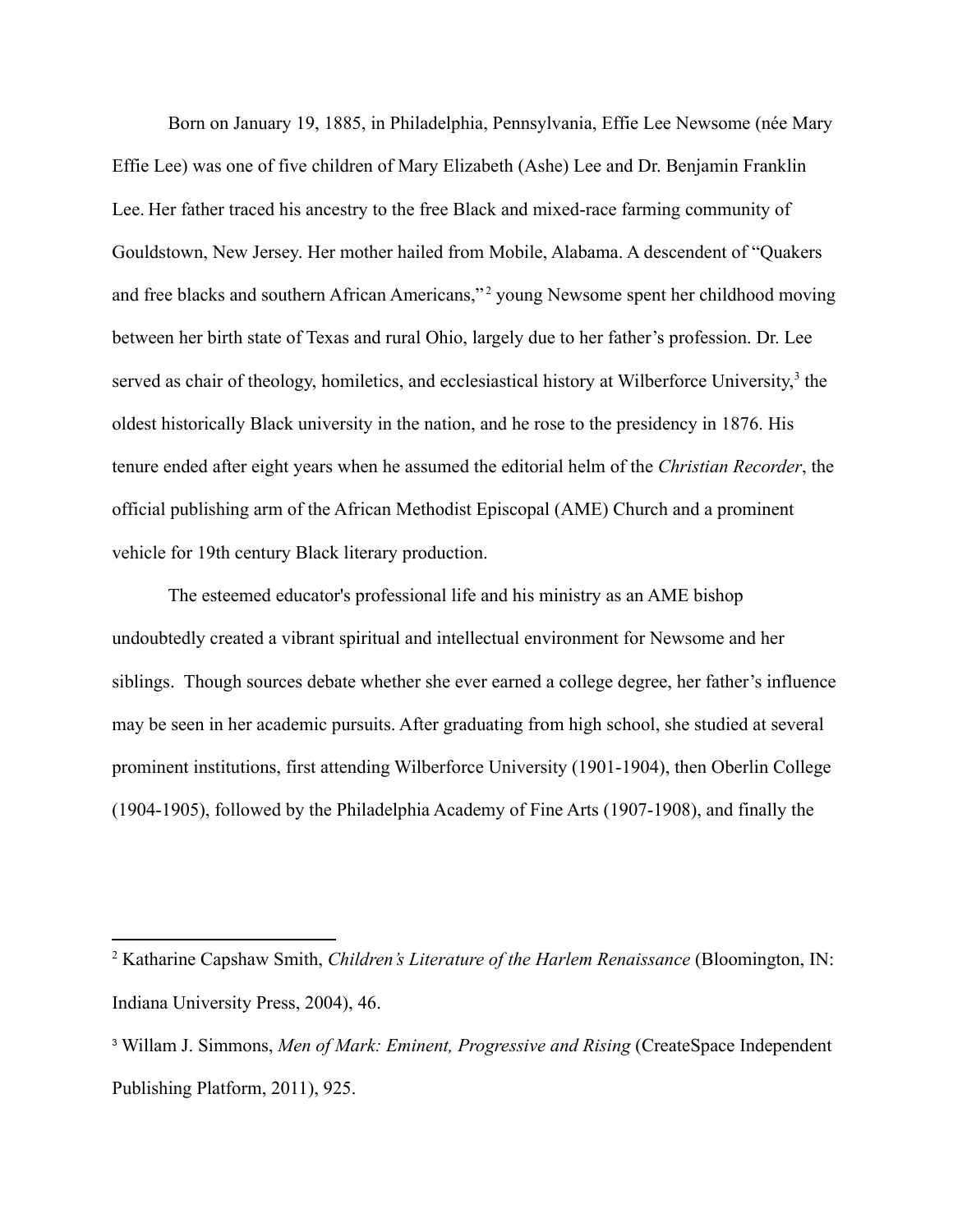University of Pennsylvania (1911-1914).<sup>4</sup> However, her literary and intellectual influences cannot be attributed solely to her father. Her mother, Mary Lee, also a Wilberforce graduate, likely inspired her daughter's creative interests, as she demonstrated her own "strong literary tendenc[ies]" by contributing poems and articles to the *A.M.E. Review*. 5

Newsome's eventual career as a children's librarian at Central State University—another historically Black university located in Wilberforce—would seem to be a natural fit, given her success as a widely published children's poet. While she also wrote prose and poetry for adult readers, she distinguished herself as one of the first Black poets to write and publish poetry primarily for young children. In 1940, she released *Gladiola Garden: Poems of Outdoors and Indoors for Second Grade Reader*s. The book was published by The Associated Publishers, an independent publishing company and brainchild of Dr. Carter G. Woodson, "The Father of Black History." But this collection was not Newsome's first foray into writing for young audiences. She had edited *Our Young People's Book of Verse* seventeen years earlier, <sup>6</sup> and she published regularly in *Crisis*. From 1925 to 1930, she penned and curated "The Little Page," a monthly children's column featured in the magazine. Next to Jessie Redmond Faucet, whose editorial vision shaped *Crisis* and its children's spin-off *The Brownies' Book* , Newsome played a pivotal role in defining a burgeoning African American children's literary tradition.

<sup>4</sup> Venetria K. Patton and Maureen Honey, *Double-take: A Revisionist Harlem Renaissance Anthology* (New Brunswick, NJ: Rutgers University Press), 243.

<sup>5</sup> Simmons, *Men of Mark,* 297.

<sup>6</sup> Donnarae MacCann, "Effie Lee Newsome: African American Pots of the 1920s," *Children's Literature Association Quarterly,* 13, no. 2 (1988): 64.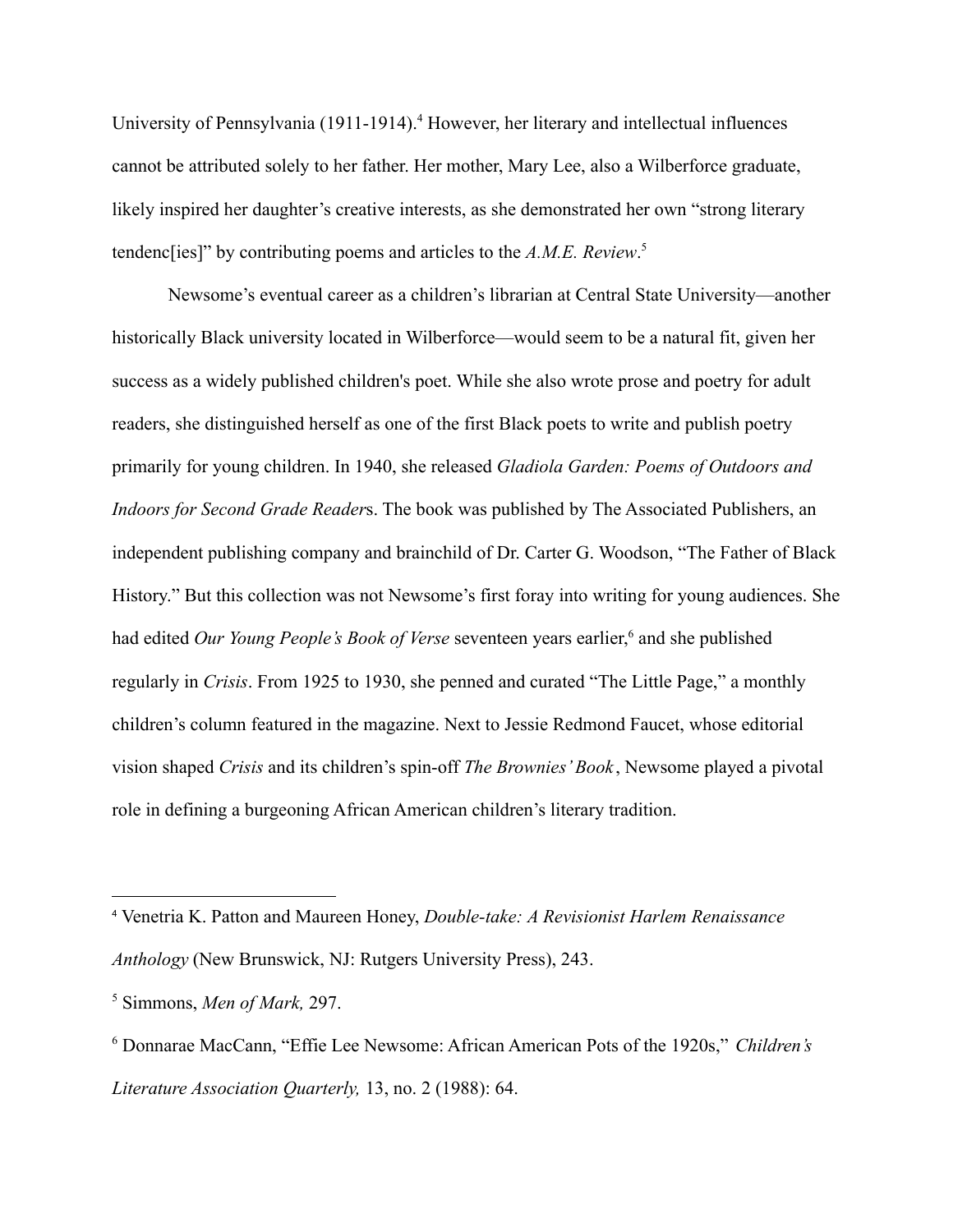Early correspondence between Newsome and Du Bois reveals a woman deeply committed to offering young readers bits of beauty to feed their emotional and socio-political lives. Du Bois took note and often recommended Newsome to gatekeepers in the publishing industry. In a letter to the MacMillan Company, he described Newsome as "an unusually gifted young woman, especially in writing for children."<sup>7</sup> Their working relationship would span decades, and their correspondence reveals a genuine admiration between the two, as his salutations shifted from formal address to the more personal "My dear Effie Lee."<sup>8</sup> Many of their extant letters, nestled in the Du Bois papers digitized by the University of Massachusetts Amherst, discuss the day-to-day business of publishing—looming deadlines, photo submissions and hopeful proposals for new content. Holding Du Bois in high esteem, Newsome often wrote seeking his feedback about the direction of "The Little Page." Du Bois once replied that his "own feeling is that the Little Page is giving admirable entertainment to both grownups and children."<sup>9</sup> He had little room to complain as her column aligned with his practice of addressing both adults and children within the magazine's pages.

<sup>7</sup> Letter from W. E. B. Du Bois to Macmillan Company, July 15, 1926. W. E. B. Du Bois Papers (MS 312). Special Collections and University Archives, University of Massachusetts Amherst Libraries.

<sup>8</sup> Letter from W. E. B. Du Bois to Effie Lee Newsome, April 22, 1929. W. E. B. Du Bois Papers (MS 312). Special Collections and University Archives, University of Massachusetts Amherst Libraries.

<sup>9</sup> Letter from W. E. B. Du Bois to Effie Lee Newsome, April 22, 1929. W. E. B. Du Bois Papers (MS 312). Special Collections and University Archives, University of Massachusetts Amherst Libraries.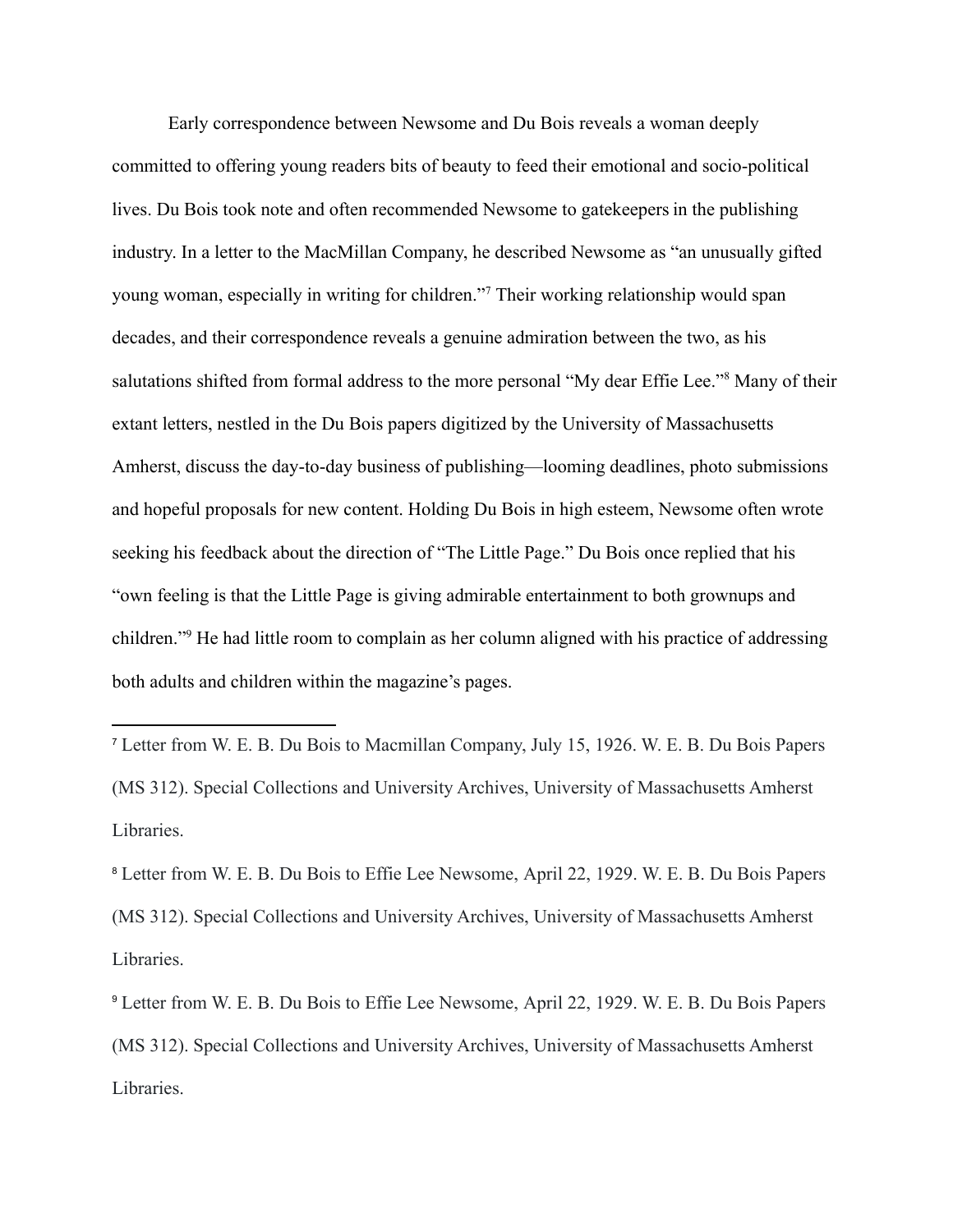That Newsome's editorial impulses gelled with Du Bois's publishing philosophy should come as no surprise. Her poetry had appeared in *Crisis* as early as 1917. The *Crisis Children's Number*, an annual children's issue, ultimately birthed *The Brownies' Book* , a short-lived publication which Du Bois and business manager Augustus Dill dubbed "a magazine for the children of the sun." In "The True Brownies," an essay published in *Crisis* in 1919, Du Bois outlined the mission of *The Brownies' Book,* often regarded as one of the first magazines specifically for Black children. The inaugural issue emphasized the goal of "mak[ing] colored children realize that being 'colored' is a normal, beautiful thing," and of "point[ing] out the best amusements and joys and worthwhile things of life."<sup>10</sup> Given Newsome's long standing working relationship with Du Bois, she surely understood the cultural and political mission of the magazine. And her work did not disappoint. Her poetry floated between issuing positive representations of Black childhood and models of Black life to sharing the sublime pleasures of nature.

Gracing the pages of *Crisis* alongside Langston Hughes, Georgia Douglass Johnson, and James Weldon Johnson, Newsome's contributions seemed to counter those of her peers as she shared her musings about the natural landscape in light-hearted, rhythmic verse. Scholar Katherine Capshaw Smith, writing in *Children's Literature of the Harlem Renaissance,* reflects on Newsome's literary output and its political connections, considering the impact of Newsome's "writing outside the sites of urban influence."<sup>11</sup> Unlike many of her contemporaries who worked

<sup>10</sup> Du Bois, W. E. B. *The Brownies' book*. New York, N.Y.: DuBois and Dill, to 1921, 1920. Periodical. https://www.loc.gov/item/22001351/.

<sup>11</sup> Smith, *Children's Literature*, 3.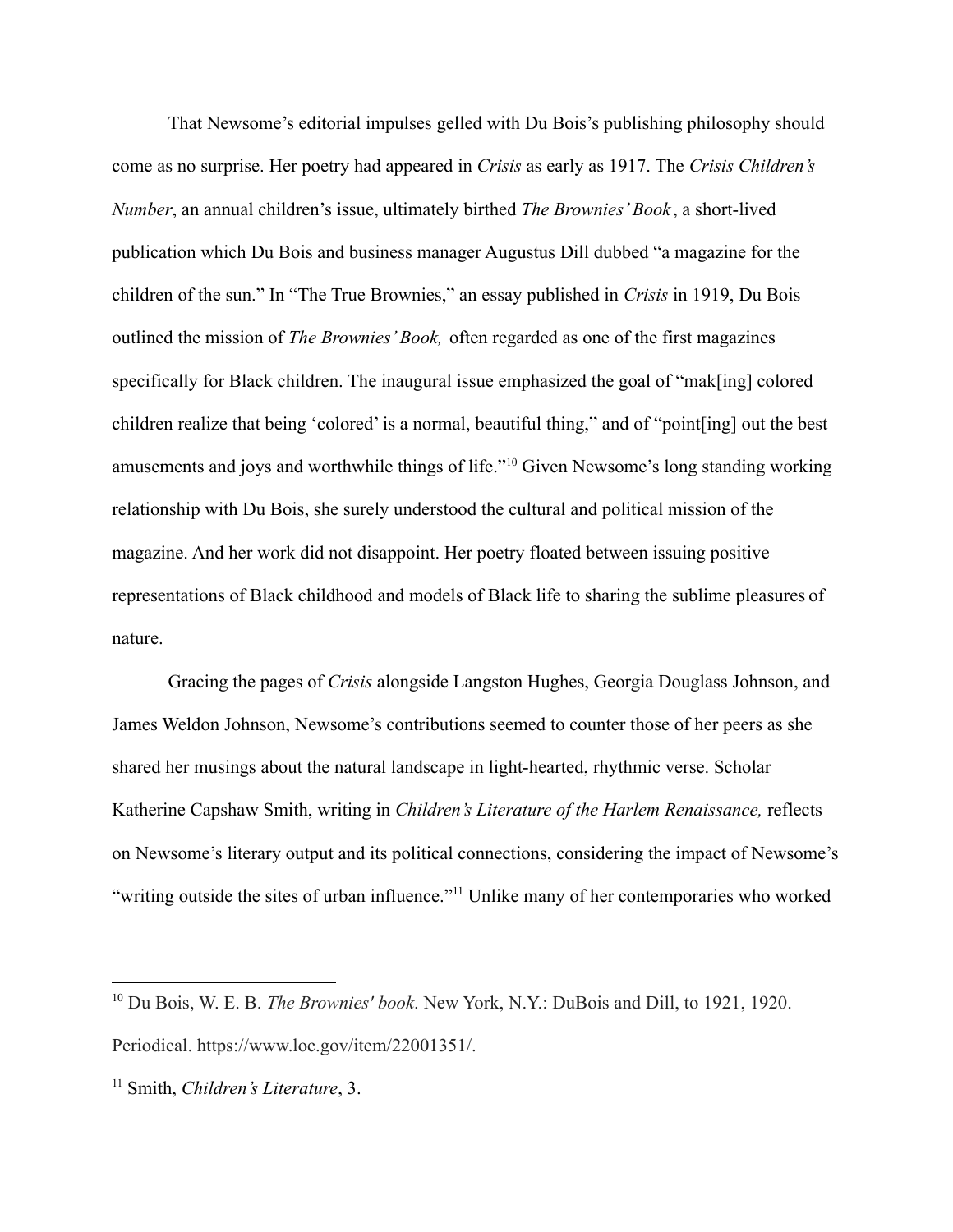in New York or other urban centers during the Harlem Renaissance, Newsome found herself cradled in Black communities of the Deep South.

What brought her there? Quite simply, love. In 1920, while in her mid-thirties, she married the Reverend Henry Nesby Newsome. The couple moved to Birmingham, Alabama and resided in the West End neighborhood, where her husband pastored St. John A.M.E. Church. As Newsome's wife, she joined a ready-made family, reportedly becoming stepmother "to several children."<sup>12</sup> A teenager who lived in her Birmingham neighborhood and "was very friendly with the children from [Rev. Newsome's] first marriage" called the poet "a recluse...the wife of the bishop, but not a community person."<sup>13</sup> Even Du Bois once described her as "a timid little mouse" (while recommending her as a guest lecturer).<sup>14</sup>

Still, Newsome was a fierce proponent of children's poetry, propelled by her singular focus on writing for Black children. It was her calling. She pitched an anonymous monthly

<sup>&</sup>lt;sup>12</sup> Letter from W. E. B. Du Bois to Ella Clay, October 26, 1926. W. E. B. Du Bois Papers (MS 312). Special Collections and University Archives, University of Massachusetts Amherst Libraries.

<sup>13</sup> Smith, *Children's Literature*, 47.

<sup>&</sup>lt;sup>14</sup> Letter from W. E. B. Du Bois to Ella Clay, October 26, 1926. W. E. B. Du Bois Papers (MS 312). Special Collections and University Archives, University of Massachusetts Amherst Libraries.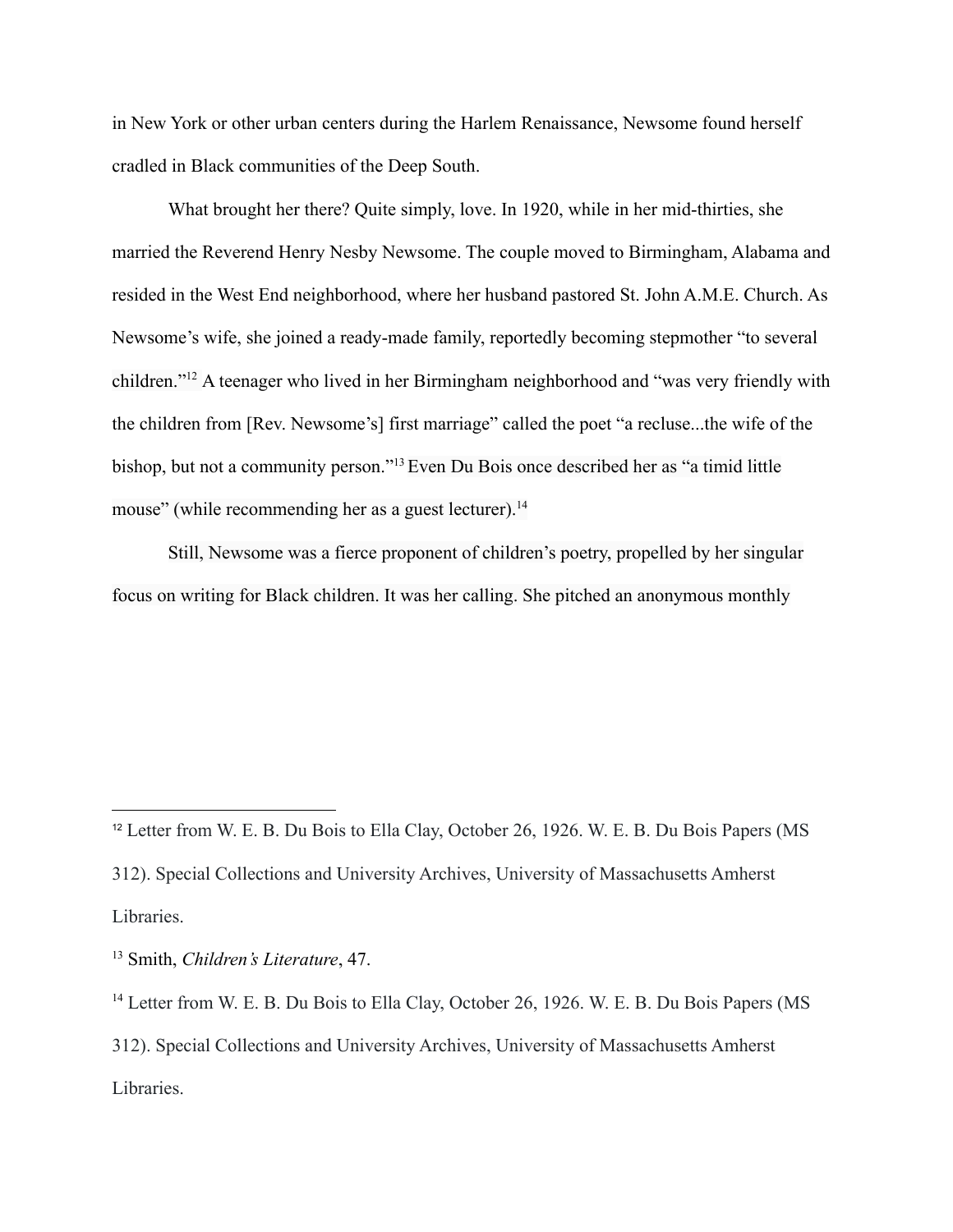"vignette,"<sup>15</sup> and she routinely sent Du Bois "a great pile of child's rhymes"<sup>16</sup> for his consideration. Her work as a literary citizen also ushered writings by children and teens. One letter from 1930 details her sending "a sonnet by a little girl of seventeen, Florence Mays,"<sup>17</sup> who lived in Birmingham. Newsome developed relationships with local teachers and students, and she drew upon her professional network to see their work through to publication.

A tireless advocate for children's literature, Newsome sometimes disclosed the struggles of balancing motherhood and a writing career—something that poet Alice Walker would explore in her 1982 essay, "A Writer Because of, Not in Spite of, Her Children." Smith cites Newsome's insecurities about her writing and her self-perception "as an outsider to popular creative circles,"<sup>18</sup> and we see moments of Newsome's self-doubt sprinkled in her correspondence with Du Bois. Her letters to the esteemed scholar—always professional, polite, and generally deferential—often apologized for late submissions. At times, she even downplayed her talent,

<sup>&</sup>lt;sup>15</sup> Letter from Effie Lee Newsome to W. E. B. Du Bois, January 30, 1930. W. E. B. Du Bois Papers (MS 312). Special Collections and University Archives, University of Massachusetts Amherst Libraries.

<sup>16</sup> Letter from Effie Lee Newsome to W. E. B. Du Bois, August 7, 1926. W. E. B. Du Bois Papers (MS 312). Special Collections and University Archives, University of Massachusetts Amherst Libraries.

<sup>17</sup> Letter from Effie Lee Newsome to W. E. B. Du Bois, July 21, 1930. W. E. B. Du Bois Papers (MS 312). Special Collections and University Archives, University of Massachusetts Amherst Libraries

<sup>18</sup> Smith, *Children's Literature*, 47.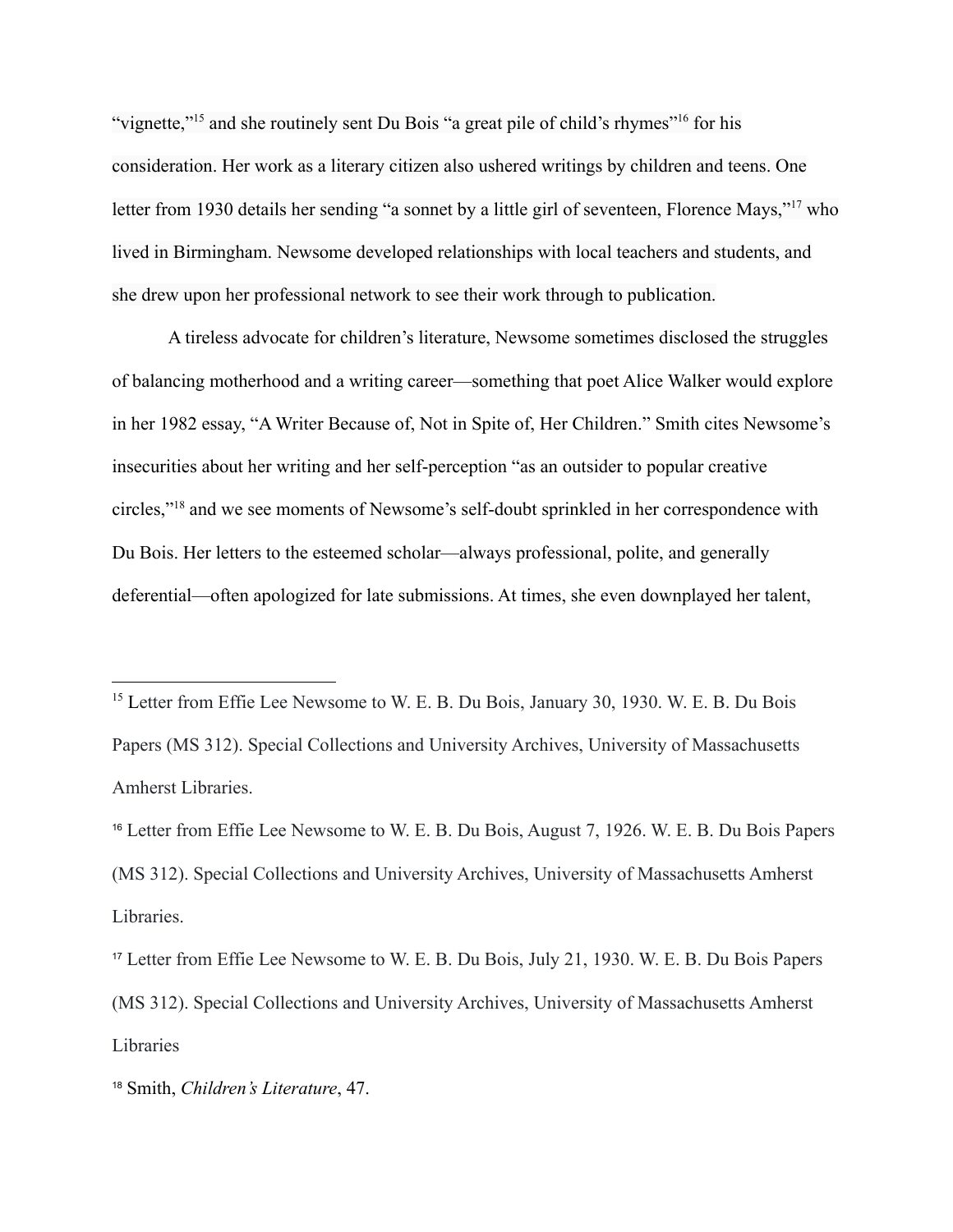describing her short story, "Blue Slab," as "hideous."<sup>19</sup> One can imagine how the everyday demands of her domestic life restricted her literary output. But despite the dictates of being a preacher's wife and a stepmother, Newsome carved out time for her craft.

Her work paid off. An avid nature lover, she skillfully translated her observations into child-centered verse on the page. Her poems display an encyclopedic knowledge of insects and birds. They vacillate between detailed images of grasshoppers, butterflies, and ladybugs. Often told in first-person, and particularly from a child's point of view, the poems possess a sense of innocence and immediacy. Most importantly, they present an idyllic and intimate relationship between Black youth and the world's wonders.

This connection between Black children and nature inspired Newsome's genuine reverence for the land and defined her poetic sensibilities. Her poetry and prose invest focused attention to insects, birds, and fauna, providing what, at least on the surface, appears to be a stark contrast to the more overtly political and radical writings that appeared in *Crisis*. Yet some scholars identify the political nuances of her work. For example, Donnarae MacCann credits Newsome with using her pen to counter "anti-black literary assaults" that characterized mainstream children's literature.<sup>20</sup> John Claborn argues that Newsome's poetry assumes the

<sup>19</sup> Letter from Effie Lee Newsome to W. E. B. Du Bois, June 16, 1930. W. E. B. Du Bois Papers (MS 312). Special Collections and University Archives, University of Massachusetts Amherst Libraries.

<sup>20</sup> Donnarae MacCann, "Effie Lee Newsome: African American Poets of the 1920s," *Children's Literature Association Quarterly*, 13, no. 2 (1988): 62.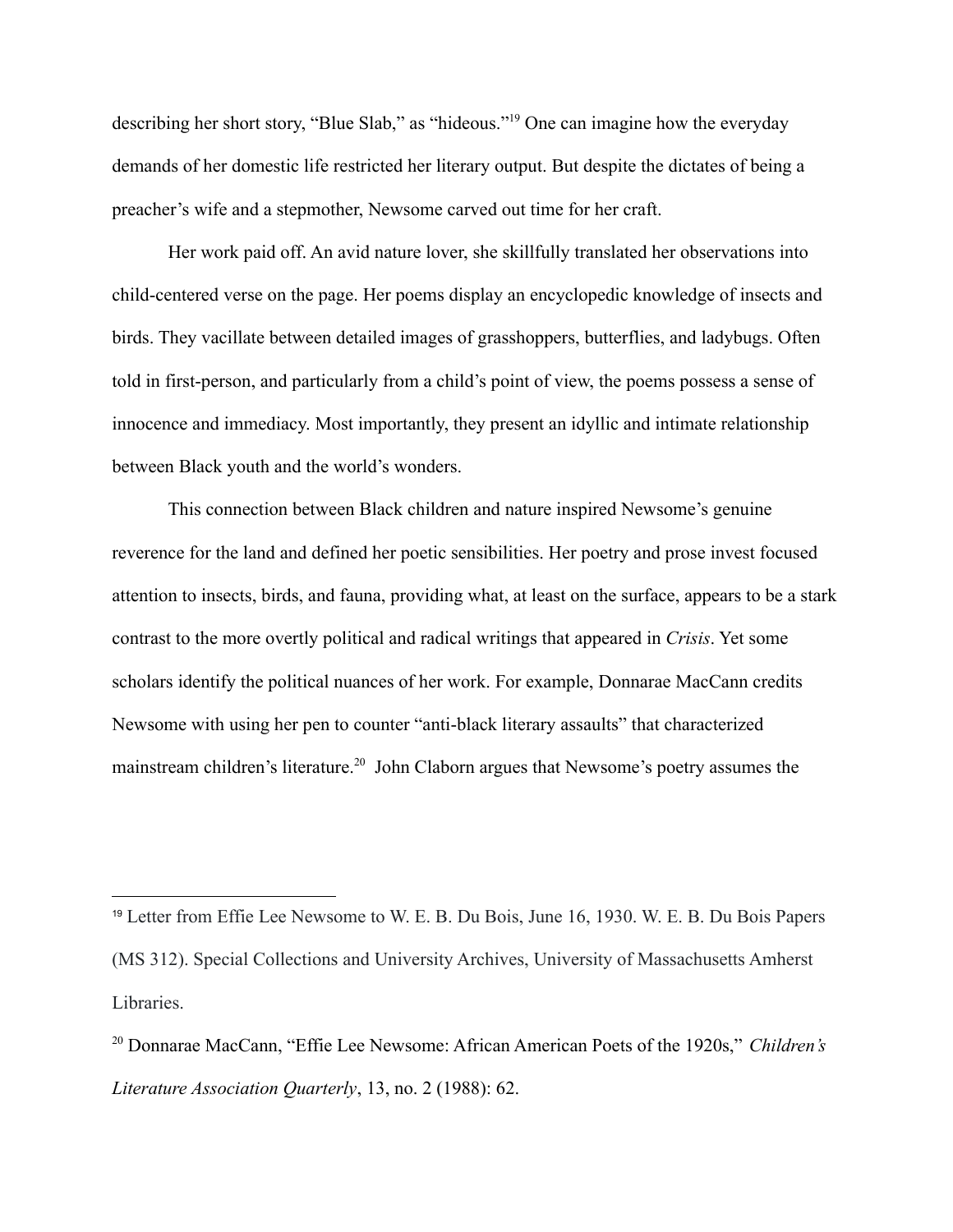conservationist discourse of the 19th century, a political and literary realm associated with white women of leisure—rarely the expected purview of Black women.<sup>21</sup>

But the natural world was Newsome's playground. In her mind's eye, Black children could wander and frolic amidst forest, streams, and creeks. In "Insect Folk," the young speaker functions as an amateur etymologist, lifting stones to see bugs scurry as if busy with "all sorts of plans."<sup>22</sup> Other children observe spiders<sup>23</sup> or lie peacefully in grassy meadows.<sup>24</sup> Her nature writing may indeed constitute what Smith dubs "a rustic retreat from racial ideology,"<sup>25</sup> shielding young Black readers from the racial bias of the dominant white culture.

Other poems exhibit Newsome's rhetorical finesse, positioning nature as a mirror of blackness and Black people. In "Gladiola Garden," the title poem of her collection, the narrator speaks directly to Black children:

O little girl, O little boy,

In gardens of mixed shades, much joy,

One really has to think of you,

<sup>21</sup> John Claborn, "*The Crisis*, the Politics of Nature, and the Harlem Renaissance: Effie Lee Newsome's Ecopoetics." *Civil Rights and the Environment in African American Literature*, *1895-1941* (London: Bloomsbury Academic, 2017): 83.

<sup>22</sup> Effie Lee Newsome, "Insect Folk," *Gladiola Garden* (Columbia, SC: Living Book Press, 2020), 4.

<sup>23</sup> Ibid., "The Golden Garden Spider," *Gladiola Garden,* 13.

<sup>24</sup> Ibid., "In the Grass," *Gladiola Garden,* 9.

<sup>25</sup> Smith, *Children's Literature*, 44.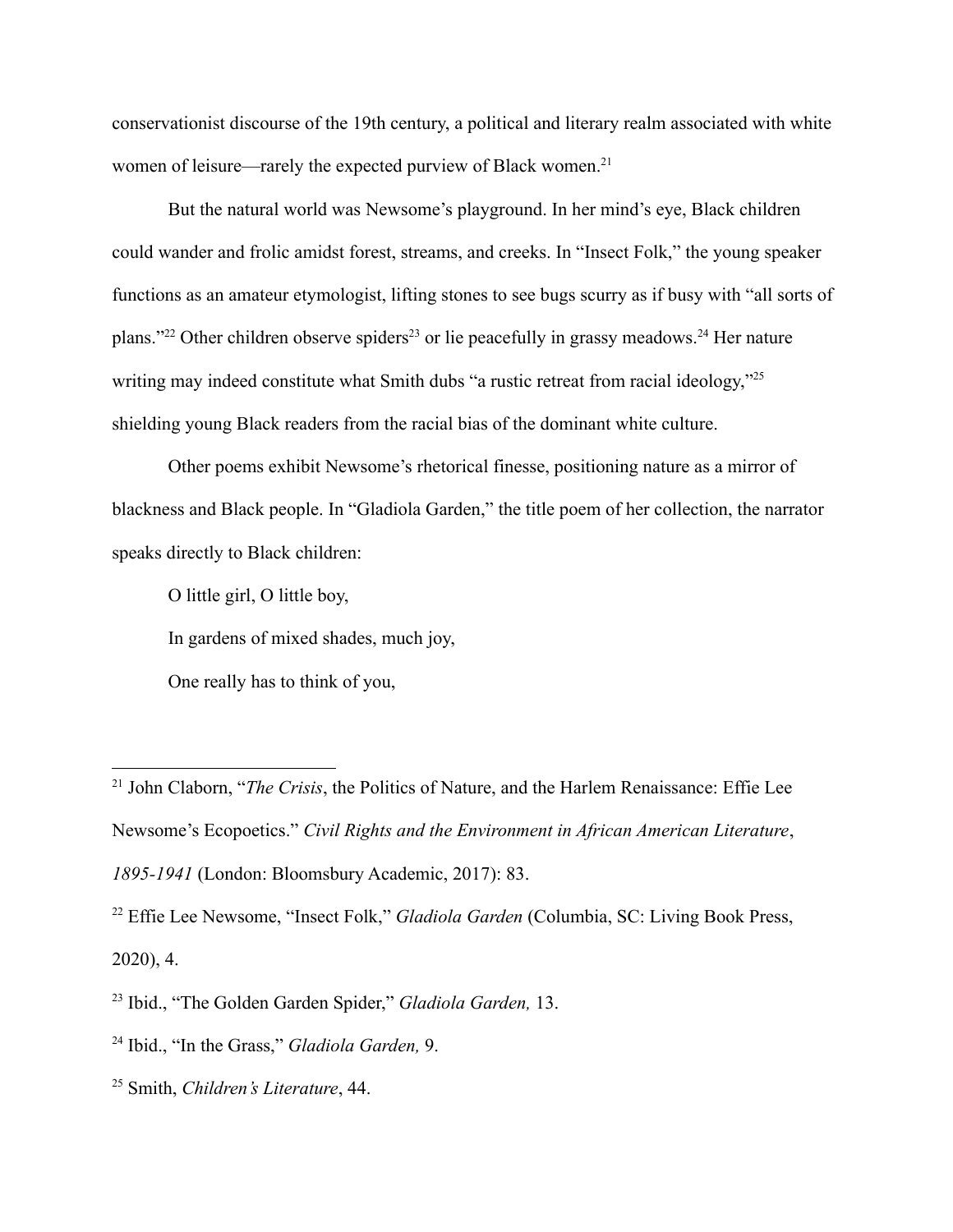For you are many colors too<sup>26</sup>

Newsome intentionally compares Black children to flowers in a garden, praising the beauty of their many hues. Her intent is clear: through the metaphorical garden, she teaches children to love their blackness, no matter their complexions.

Her most widely anthologized, and arguably most political poem, "The Bronze Legacy (To A Brown)," appeared in the *Crisis Children's Number* in 1922. Like many of her poems that instill pride, this one builds Black children's sense of dignity by announcing:

Tis a noble gift to be brown, all brown,

Like the strongest things that make up this earth,

Like the mountains grave and grand,

Even like the very land,

Even like the trunks of trees—

Even oaks, to be like these!

God builds His strength in bronze. $27$ 

Here, blackness is replicated in the beauty of the land. Likening blackness to "the strongest things," such as majestic mountains and sturdy tree trunks, Newsome imbues the brownness of the landscape with a divine power.<sup>28</sup> The poem ends by thanking God for brownness and proclaiming to the "Brown Boy"—and by extension all Black children—that "Brown has mighty

<sup>26</sup> Effie Lee Newsome, "Gladiola Garden," *Gladiola Garden*, xv.

<sup>27</sup> Effie Lee Newsome, ""The Bronze Legacy (To A Brown)," *The Crisis (The Children's*

*Number)*, 24, no. 6 (1922): 265.

<sup>28</sup> Ibid.